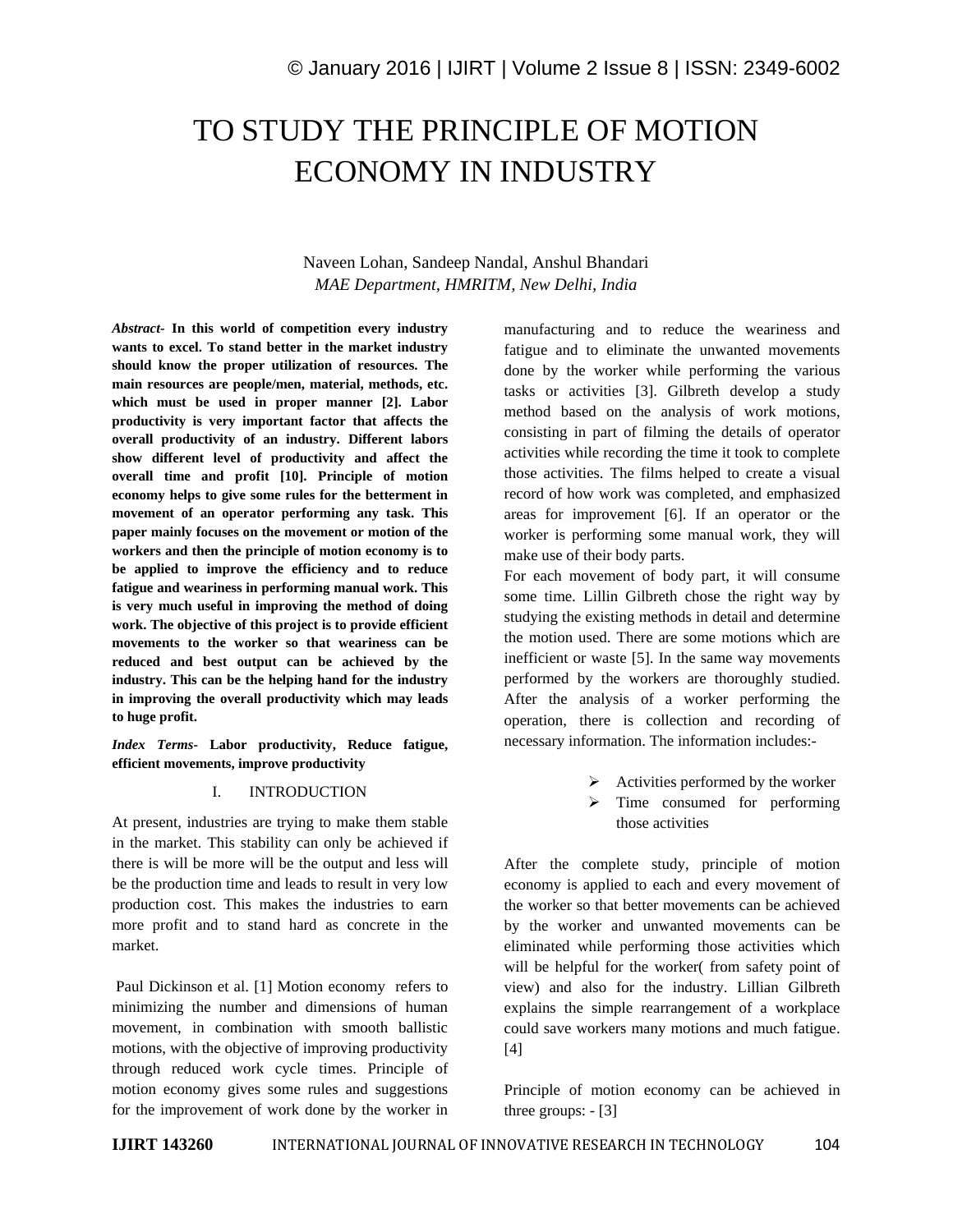- Principle related to use of human body
- Principle related to arrangement of work place
- Principle related to design of tool and equipments

### II. OBJECTIVES

- To reduce fatigue and weariness
- To identify and eliminate ineffective time [9]
- \* To illustrate better workplace layout with minimum movements of workers [9]
- To make labor more efficient
- Reduces health hazards
- Better utilization of resources
- $\triangleleft$  Less time consuming process

### III. MATERIALS AND METHOD

It involves the method by which the motions of an operator is being analyzed and with what materials. It involves the various steps for analyzing the motion [7]:-

- $\div$  Select the operation to be studied
- $\bullet$  Make the film or video of operations performed by the operator
- List the activities performed by the an operator
- Identify the productive and non value added or idle motions
- $\bullet$  Eliminate the avoidable motions

### **Use of human body**

It is categorized as:-

- **Hand action**
- **Motion of eyes**
- **OBSTACLE**
- **BODY MOVEMENT**
	- **Shoulder**
	- **Upper arm**
	- **Forearm**
	- **hand**
- **ARM MOVEMENT**
	- **Movement of upper arm**
	- **Movement of forearm**
	- **Movement of wrist**
	- **Movement of finger**

### **Hand motion**

It is very important to have knowledge about the hand motion. Movement of hands affects the working of an operator. The movement of two hands should be commensurable. Also the two hands should not be motionless except during rest period [11]. Idleness creates wastage of time. So time consumption is more.

For example:-

If the hands of an operator are motionless, it means there will be more consumption of time which leads to wastage of time and energy. Also the two hands should be commensurable as it reduces the time for that particular activity and makes the production faster.

Average time per assembly, old method  $= 0.080$  min Average time per assembly, new method= 0.050 min

Time saved  $= 0.030$  min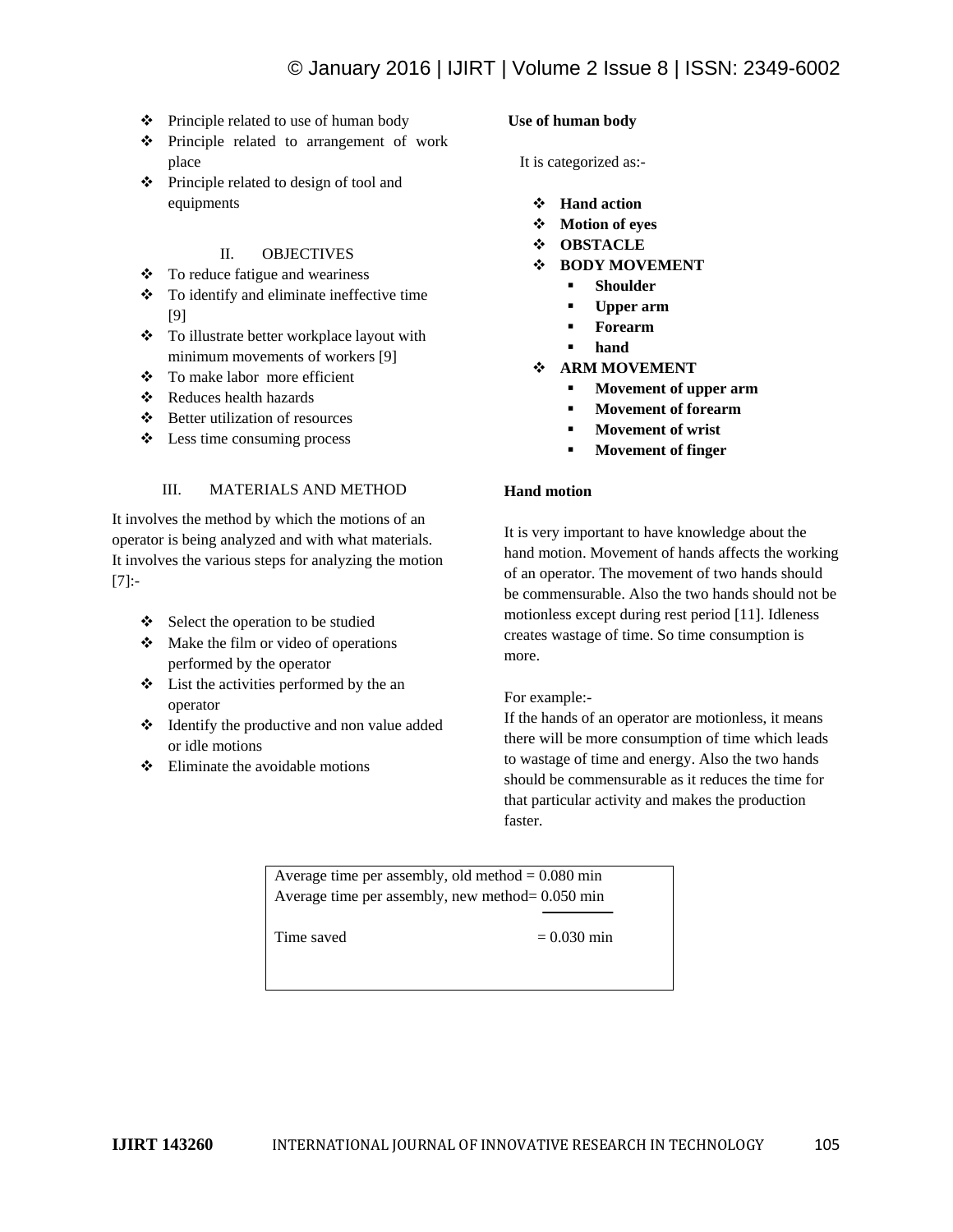

Fig.1 Symmetrical movement of hands

Human beings use their preferred hand for maximum work and leave the minor work for the other hand. As the preferred hand is fast and more powerful it will be more in use. But principle of motion economy gave its first rule that the two hands should be commensurable or simply we can say that two hands should be symmetric. So the two hands should work together proportionally.

### **Motion of eyes**

Movement of eyes is also concerned with the study of motion economy. The flexible motion of eyes causes wastage of time.



Fig.2 Horizontal movement of eyes

The horizontal movement of eyes is more preferable than the vertical movement. Frequent change in the focus creates problem for the operator. This problem leads to wastage of time. For example, if the pneumatic guns are hanging at the head level, the operator has to move the eyes and his head in vertical direction to pull the gun down. This will cause wastage of time.

### **Obstacle**

Motion should be free and open to avoid any hurdle or resistance in the motion which causes weariness or fatigue. If the worker is picking the parts from the bin and if there is some hurdle in picking of parts. It will come under obstacle. So more time will be consumed in picking the part from the bin and this will leads to wastage of time or increase in production time.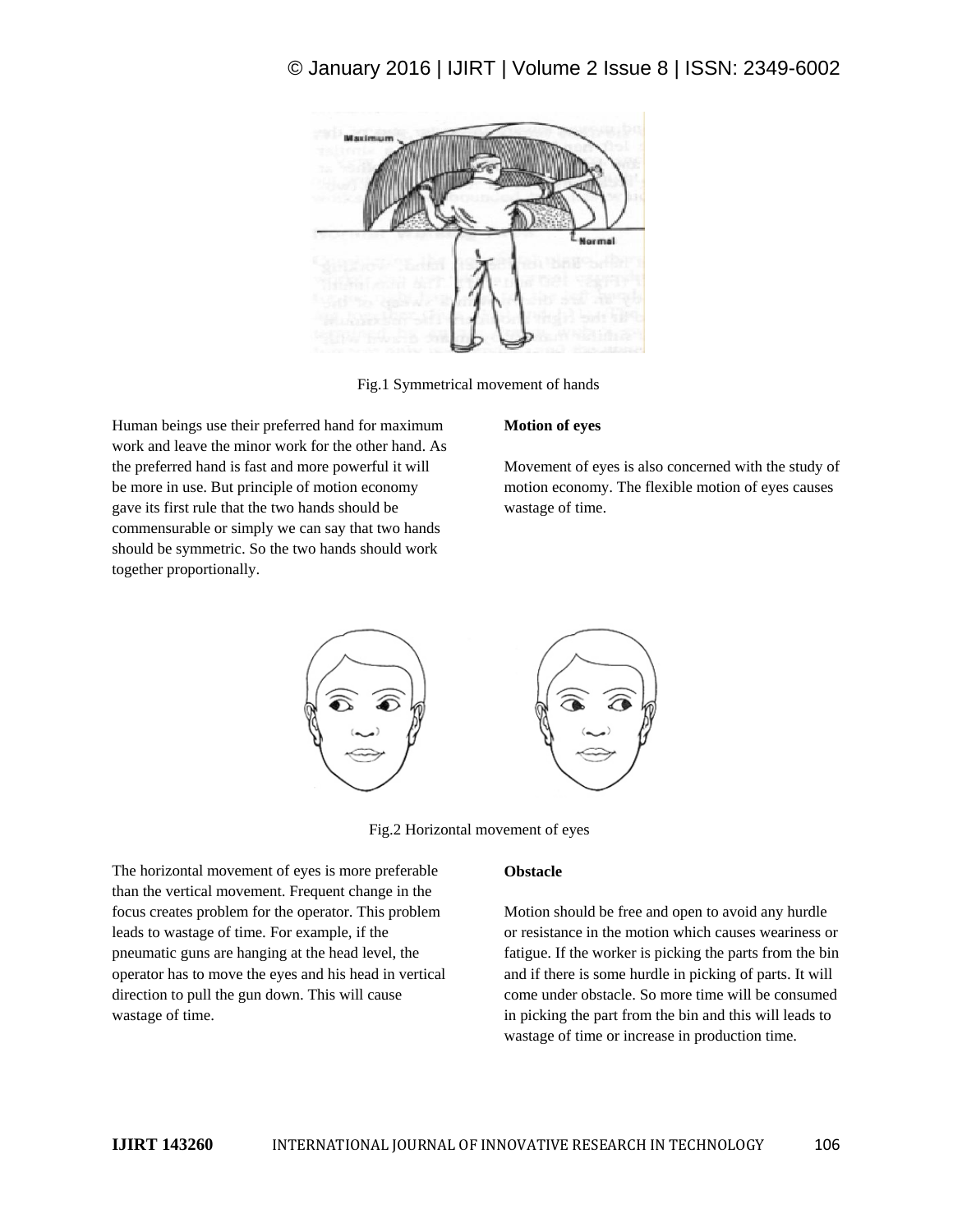### **Body movements**

It includes various points such as

- Shoulder movement
- Upper arm movement
- **Forearm movement**
- **Hand movement**

It is one of the important rules which come under principle of motion economy. Under this it is preferred to use forearm or hand rather than upper arm or shoulder. As the use of hands and forearm is safer than the shoulder and upper arm. If an operator is making use of its shoulder or upper arm it can be unsafe for the operator as there will be heavy workload on the shoulder or upper arm. This heavy workload on the shoulder and upper arm can be risky for the worker and will cause fatigue. It will be beneficial for both the worker and the industry if the worker is using his hands and forearm for light work rather than shoulder and upper arm.

### **Arm movement**

With the attrition of the movement, less energy is required. Less energy results in less tiredness. So the movement should be minimized to get efficient output.

It includes various points such as:-

- Upper arm movement
- Forearm movement
- ❖ Wrist movement
- **❖** Fingers movement

Ranking is given from 1to 4, which will define the different movements and which movement is considered as the best movement in terms of producing the better output. The figure below shows the ranking



Fig3. Preferred arm movement

From the above figure it is clear that movement of upper arm is less preferable whereas movement of fingers is considered as best movement. When the worker is performing the operations on the floor it is better to use the fingers and wrist as it consumes less

time as compared to upper arm and forearm. So to achieve the better output (in terms of time consumption) rule for arm movement should be followed.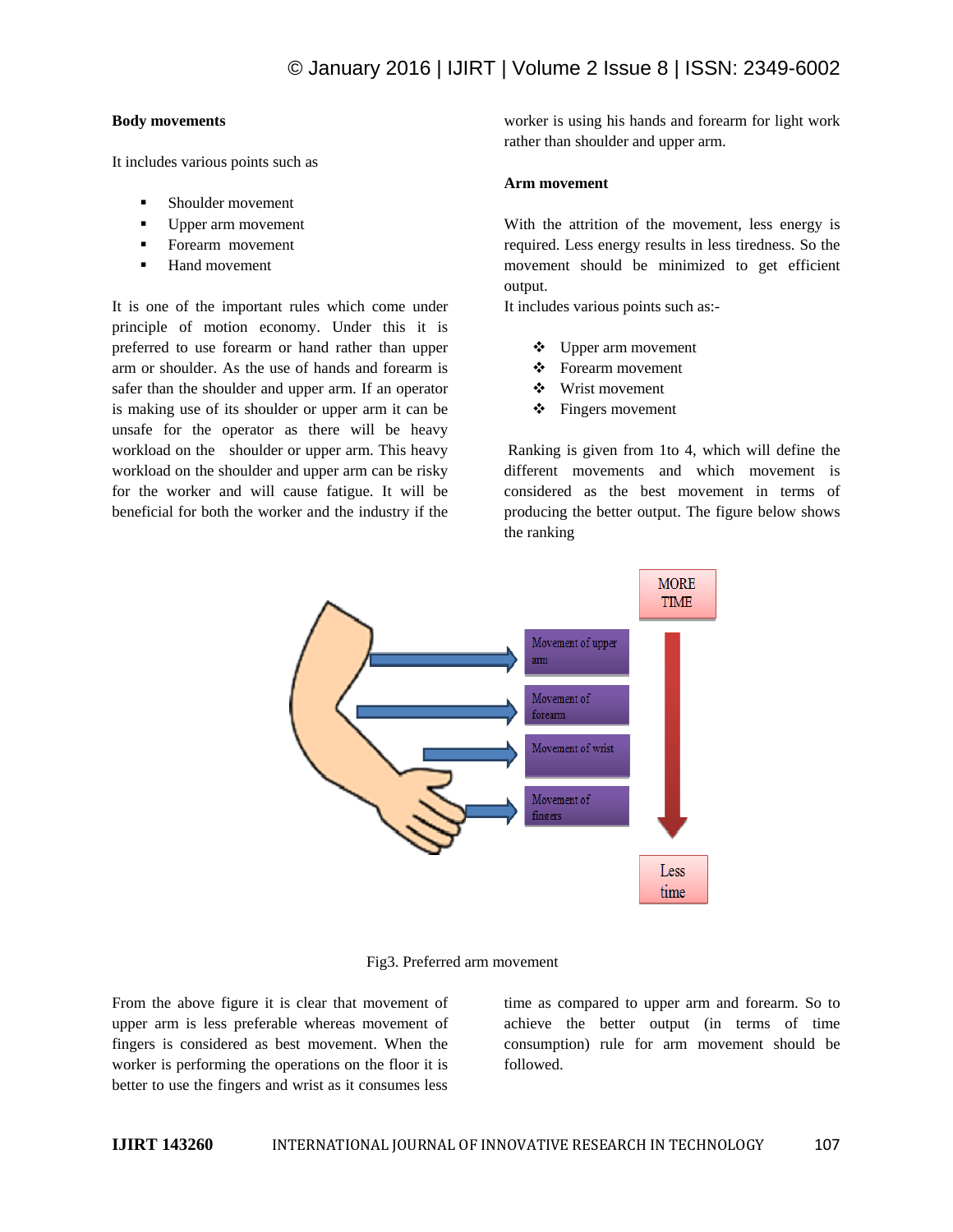### IV. OBSERVATION

| <b>MOTION ECONOMY</b>    |                                              |                              |                            | <b>DEPARTMENT: ABC</b>           |                      |                     |              | AREA: XYZ |                             | <b>STATION NO: 000</b>        |                             |                               |
|--------------------------|----------------------------------------------|------------------------------|----------------------------|----------------------------------|----------------------|---------------------|--------------|-----------|-----------------------------|-------------------------------|-----------------------------|-------------------------------|
| <b>ACTIVITY</b><br>NO.   | <b>ACTIVITY</b>                              | <b>HAND</b><br><b>ACTION</b> | <b>MOVEMENT</b><br>OF EYES | <b>OBSTACLE</b><br><b>ACTION</b> | <b>BODY MOVEMENT</b> |                     |              |           | <b>ARM ACTION</b>           |                               |                             |                               |
|                          |                                              |                              |                            |                                  | SHOULDE              | <b>UPPER</b><br>ARM | FOREARI HAND |           | <b>MOVEMENT</b><br>OF UPPER | <b>MOVEMENT</b><br>OF FOREARM | <b>MOVEMENT</b><br>OF WRIST | <b>MOVEMENT</b><br>OF FINGERS |
| $\mathbf{1}$             | walk to take assy.<br><b>Trolley</b>         | NA.                          | NA                         | v                                | NA.                  | NA.                 | NA.          | NA.       | <b>NA</b>                   | NA                            | NA                          | NA                            |
| $\overline{z}$           | pick cylinder liner from<br>part kit         |                              | NA                         | v                                | v                    | v                   | v            | v         | v                           | ×                             | v                           | v                             |
| $\mathbf{3}$             | assy. Of cylinder liner                      | ÷                            | v                          | ۰                                | ٠                    | v                   | v            | ✓         | v                           | ٠                             | ٠                           | ×                             |
| 4                        | pick inside arm from the<br>kit              | ۰                            | v                          | v                                |                      | v                   | v            | ۷         | v                           | ×                             | v                           | ×                             |
| 5                        | assemble inside arm                          | v                            | <b>NA</b>                  | <b>NA</b>                        | <b>NA</b>            | NA                  | NA           | <b>NA</b> | NA                          | NA                            | <b>NA</b>                   | NA                            |
| 6                        | apply loctite and<br>assembly screw          | ے                            | ✓                          | ×                                | v                    | v                   | v            | ٠         | v                           | v                             | v                           | v                             |
| $\overline{\phantom{a}}$ | picking of gun                               |                              |                            | v                                | v                    | V,                  | v            | ✓         | v                           | v                             | v                           | v                             |
| 8                        | tightening of screw                          | v                            | v                          | v                                | ×                    | ↙                   | v            | ᢦ         | v                           | v                             | ×                           | ×                             |
| 9                        | setting of tie rod                           | v                            | ✓                          | ÷                                | v                    | v                   | ۷            | ₽         | ✓                           | v                             | v                           | v                             |
| 10                       | assy of tie rod                              | u                            | NA                         | <b>NA</b>                        | NA.                  | NA                  | NA           | NA        | NA                          | NA                            | <b>NA</b>                   | NA                            |
| 11                       | apply grease on inside<br>seal & assembly in | v                            | ↙                          | v                                | v                    | ۷                   | ۰            | ۷         | ᢦ                           | v                             | ÷                           | ×                             |
| 12                       | walk to RHS to trolley                       | v                            | v                          | v                                | v                    | v                   | ۷            | ۷         | v                           | v                             | v                           | ×                             |
| 13                       | assy of RH tie rod                           | v                            | v                          | v                                | v                    | v                   | v            | v         | v                           | v                             | v                           | v                             |
| 14                       | pick circlip and fix it in<br>plier          | v                            | v                          | ✔                                | v                    | v                   | v            | ✓         | v                           | v                             | v                           | v                             |
| 15                       | tighten bolt of tie rod<br>with gun          | v                            | v                          | v                                | ×                    | v                   | v            | ×         | v                           | v                             | v                           | ×                             |
| 16                       | pick LOM lever and o<br>ring                 | v                            | v                          | v                                | v                    | v                   | v            | v         | v                           | v                             | v                           | ۷                             |
| 17                       | assy of o ring in LOM<br>lever               | v                            | NA                         | NA                               | NA                   | NA                  | NA.          | NA        | NA.                         | NA.                           | NA                          | NA                            |
| 18                       | assy of LOM lever and<br>valve control link  | v                            | NA.                        | NA.                              | NA                   | NA                  | NA.          | NA        | <b>NA</b>                   | NA.                           | NA                          | NA                            |
| 19                       | pick stake and hammer<br>and fix roll pin    | v                            | v                          | v                                | ×                    | ×                   | ×            | v         | v                           | z                             | v                           | v                             |
| 20                       | place hammer and stake                       | v                            | NA.                        | NA.                              | NA.                  | NA.                 | NA.          | NA.       | NA.                         | NA.                           | NA                          | NA                            |
| 21                       | pick height limiter<br>bracket               | v                            | v                          | v                                | v                    |                     | v            | v         | v                           | v                             | v                           | v                             |
| 22                       | assy of height litimer<br>bracket            | v                            | <b>NA</b>                  | NA.                              | NA                   | NA                  | NA.          | NA        | NA.                         | <b>NA</b>                     | NA                          | NA                            |
| 23                       | pick cylinder liner rings                    | v                            | v                          | v                                | v                    | v                   | v            | v         | v                           | v                             | v                           | v                             |
| 24                       | assemble rings of<br>cylinder liner          | v                            | <b>NA</b>                  | NA.                              | NA.                  | NA                  | NA.          | NA.       | NA.                         | <b>NA</b>                     | <b>NA</b>                   | NA                            |
| 25                       | place lift body cover on<br>assy trolley     | v                            | v                          | v                                | v                    | v                   | v            | v         | v                           | v                             | v                           | ✔                             |
| 26                       | pick activator from rack                     | v                            | v                          | v                                | ٠                    | v                   | v            | v         | v                           | v                             | v                           | v                             |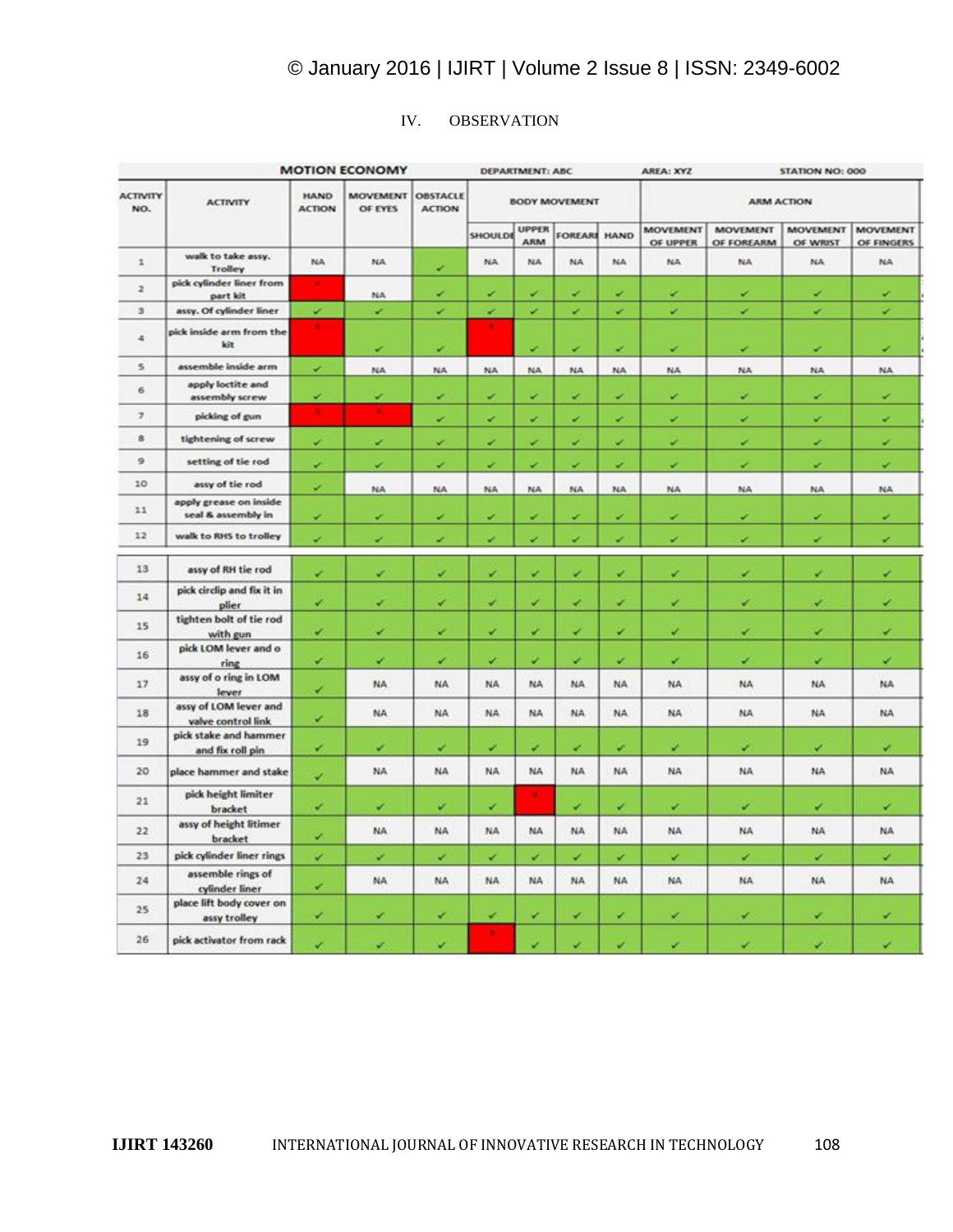| 27 | apply activator on lift<br>body cover                       | v            | v  | v         | v              | v         | v         | v         | v.             | v         | v         | v              |
|----|-------------------------------------------------------------|--------------|----|-----------|----------------|-----------|-----------|-----------|----------------|-----------|-----------|----------------|
| 28 | apply loctite of lift body<br>cover                         | v            | v  | v         | v              | v         | v         | ✓         | v              | v         | v         | v              |
| 29 | pick hydraulic lift body<br>front olate bolts.              | v            | NA | <b>NA</b> | v.             | ↙         | v         | v         | v              | v         | v         | v              |
| 30 | assemble lift body cover                                    | v            | NA | NA        | NA.            | NA        | NA        | NA        | NA <sup></sup> | NA        | NA        | NA             |
| 31 | picking of grab screw                                       | v.           | ٠  | v         | v.             | v         | v         | v         | v              | v         | ¥.        | v              |
| 32 | pick guiding screw                                          | v.           | v  | v         | v              | v         | V         | v         | ×              | v         | v         | v              |
| 33 | fitting the guiding<br>screws.                              | v            | v  | v         | v.             | v         | v         | v         | v              | v         | v         | v              |
| 34 | picking of gun                                              | ٠            | ٠. | v         | v              | v         | v         | ×         | v              | v         | ✓         | v              |
| 35 | tighten the bolts of lift<br>hody cover                     | v            | v  | v         | v              | v         | v         | v         | v              | v         | v         | v              |
| 36 | unscrewing the guided<br>screws.                            | v.           | v  | v         | v              | v         | v         | v         | v              | v         | v.        | v              |
| 37 | wiping extra loctite<br>from lift hody cover                | ¥            | NA | <b>NA</b> | NA             | NA        | NA        | NA        | NA             | <b>NA</b> | <b>NA</b> | NA <sup></sup> |
| 38 | assy of load control link                                   | v            | NA | <b>NA</b> | NA <sup></sup> | NΑ        | NA        | <b>NA</b> | NA             | NA        | <b>NA</b> | <b>NA</b>      |
| 39 | fix retaining ring in tool                                  | v            | v  | v         | v.             | v         | v         | v         | v              | v         | v.        | v              |
| 40 | assy of retaining ring                                      | v.           | NA | NA.       | <b>NA</b>      | <b>NA</b> | <b>NA</b> | NA.       | <b>NA</b>      | <b>NA</b> | NA        | NA             |
| 41 | assy of end of stroke                                       | v            | NA | NA.       | NA             | <b>NA</b> | NA        | NA        | NA.            | NA.       | NA        | NA <sup></sup> |
|    | Summary                                                     |              |    |           |                |           |           |           |                |           |           |                |
|    | Number of V                                                 | 36           | 28 | 28        | 26             | 27        | 28        | 28        | 28             | 28        | 28        | 28             |
|    | Number of a                                                 |              |    |           |                |           |           |           |                |           |           |                |
|    | Number of NA                                                | $\mathbf{1}$ | 15 | 13        | 13             | 13        | 13        | 13        | 13             | 13        | 13        | $13\,$         |
|    |                                                             |              |    |           |                |           |           | v         |                |           |           |                |
|    | $\checkmark$ --- ok<br>$x -$ Not ok<br>NA -- Not applicable |              |    |           |                | ٠<br>NA.  |           |           |                |           |           |                |

## **CORRECT NOT CORRECT**  $N$ A $\implies$  NOT APPLICABLE

Table above shows the various activities which are performed by an operator on the floor of a particular station. All these activities are analyzed with keeping in mind the rules of motion economy. Here the red boxes show the faulty movements which are to be rectified. These faulty movements are the reason for more time consumption in performing the activities and sometimes they become risky for the worker working on a particular station as these motions can cause injury to the worker. So they need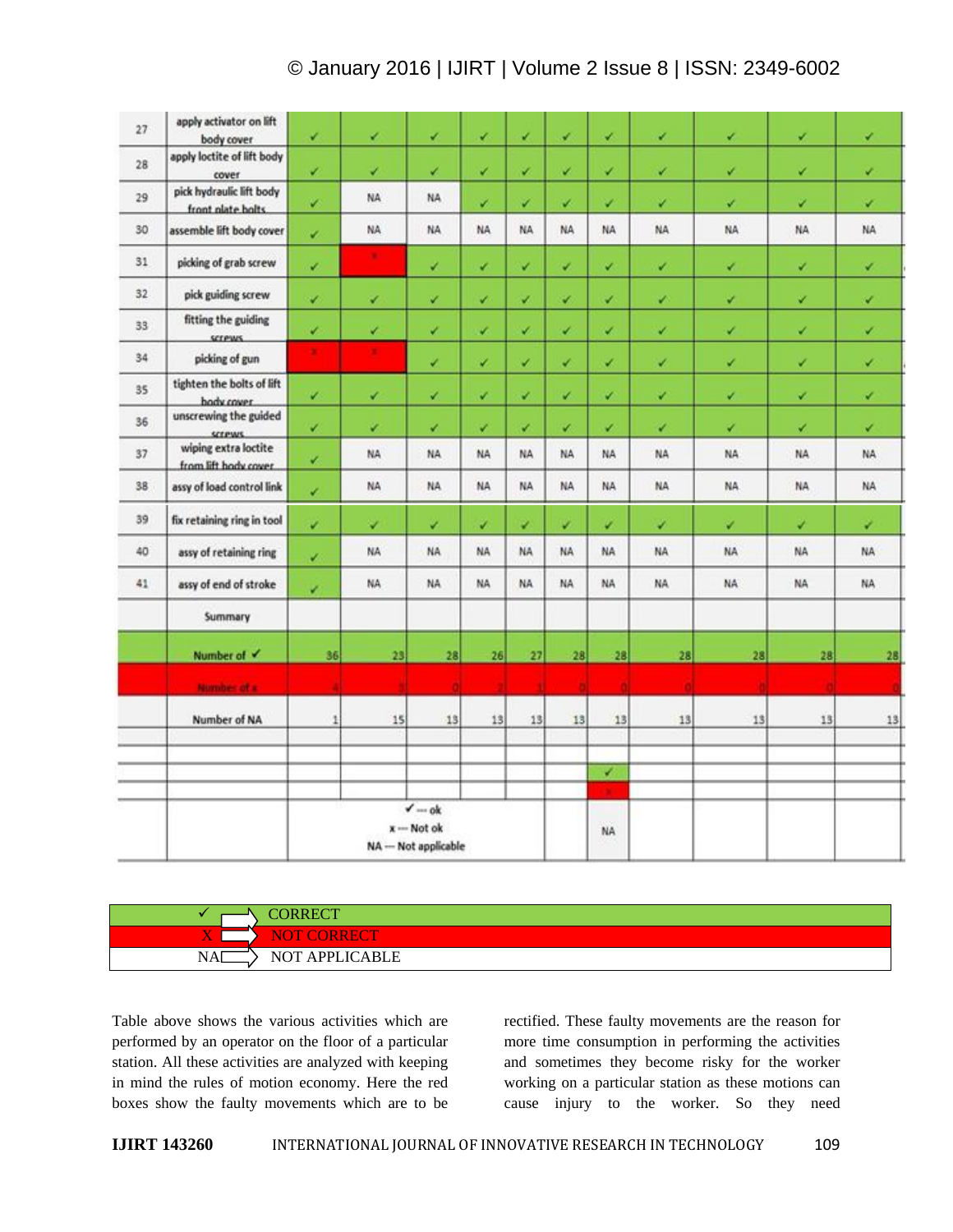improvement or they should be eliminated for better work output and for the safety of the workers.

| <b>Activity</b> |                                    |                               |                                   |
|-----------------|------------------------------------|-------------------------------|-----------------------------------|
| no.             | <b>FAULT</b>                       | <b>Activity performed</b>     | <b>EXPLANATION</b>                |
| $\overline{2}$  | <b>Hand motion</b>                 | Pick cylinder liner from part | <b>Unsymmetrical motion</b>       |
|                 |                                    | kit                           | (Worker is not using his both     |
|                 |                                    |                               | Hands while working as his One    |
|                 |                                    |                               | arm is idle)                      |
| $\overline{4}$  | <b>Hand motion and Shoulder</b>    | Pick inside arm from the kit  | <b>Unsymmetrical motion and</b>   |
|                 |                                    |                               | work load on shoulder (Worker     |
|                 |                                    |                               | is not using his both Hands while |
|                 |                                    |                               | working as his one arm is idle    |
|                 |                                    |                               | and due to this there is workload |
|                 |                                    |                               | on Shoulder)                      |
| $\tau$          | <b>Hand motion And Movement of</b> | Picking of gun (as the gun is | <b>Unsymmetrical motion and</b>   |
|                 | eyes                               | hanging at some height)       | vertical movement of eyes         |
|                 |                                    |                               | (Worker is not using his both     |
|                 |                                    |                               | Hands while working as his One    |
|                 |                                    |                               | arm is idle and vertical          |
|                 |                                    |                               | Movement of eyes)                 |
| 21              | <b>Upper</b> arm                   | Pick height limiter bracket   | Work load on upper arm (As        |
|                 |                                    |                               | height limiter in not heavy But   |
|                 |                                    |                               | there is some load on Upper arm)  |
| 26              | <b>Shoulder</b>                    | Pick activator from rack      | work load on shoulder             |
|                 |                                    |                               |                                   |
|                 |                                    |                               |                                   |
| 31              | Movement of eyes                   | picking of grab screw         | Vertical movement of eyes         |
|                 |                                    |                               | (Box where grab screw is kept Is  |
|                 |                                    |                               | at such position that eyes Moves  |
|                 |                                    |                               | vertically)                       |
| 34              | <b>Hand motion And Movement of</b> | Picking of gun (as the gun is | <b>Unsymmetrical motion and</b>   |
|                 | eyes                               | hanging at some height)       | Vertical movement of eyes         |
|                 |                                    |                               | (Worker is not using his both     |
|                 |                                    |                               | Hands while working as his one    |
|                 |                                    |                               | arm is idle and vertical          |
|                 |                                    |                               | Movement of eyes)                 |

## V. OPTIMIZED BODY PARTS MOVEMENT:-

### VI. CONCLUSION

We presented the movements of the workers performing different activities on the floor. With the help of certain rules of motion economy, there is

advancement in the working of the worker. This advancement includes the reduction of weariness and fatigue and also to enhance the safety of the workers. It was rightly said by Voltaire that "our labor preserves us from three great evils – weariness, vice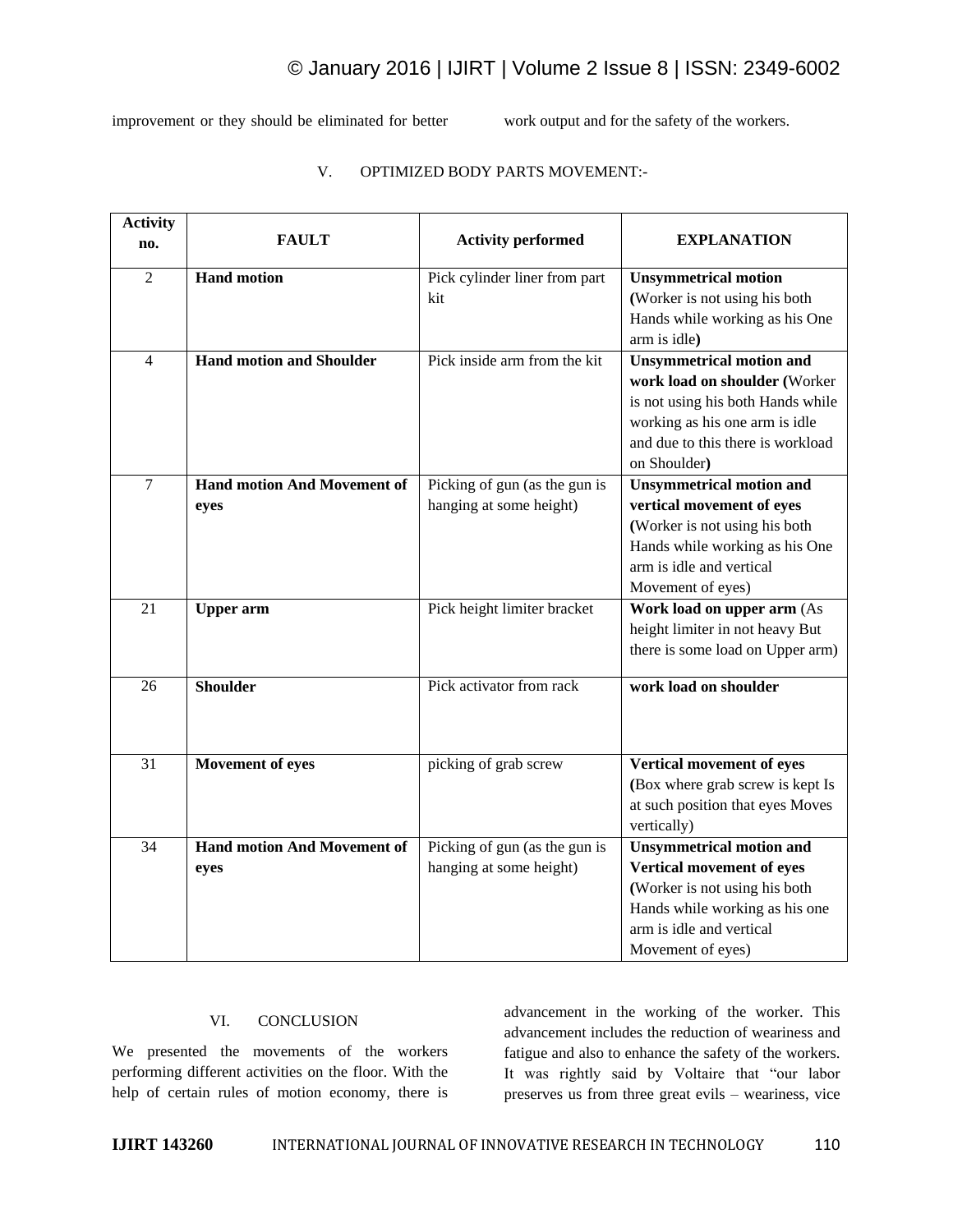and want" [8]. So to get efficient output from the labor, motion study is to be done which according to us is the best way to taking out the productive labor from the normal labor.

### REFERENCES

[1] Paul Dickinson, Adelaide Ergonomics Pty Ltd, South Australia, paul@adelaide-ergonomics.com.au, PRINCIPLES OF MOTION ECONOMY: SOME CONCERNS, AND OPPORTUNITIES TO RETAIN MOVEMENT IN WORK.

[2] S.K Sharma, Industrial engineering and organization management: "Industrial engineering and development of factory system", pp1-19, Edition 2012

[3]https://en.wikipedia.org/wiki/Principles\_of\_motio n\_economy ---------------------- (principle of motion economy)

[4] Frank and Lillian Gilbreth: critical evaluation in business and management: "Lillian Gilbreth: other involvements", page 274, Edition 2003

[5] Frank and Lillian Gilbreth: critical evaluation in business and management: "continuing research in Gilbreth methods"- Harold B. MAYNARD, page 313 [6]https://www.boundless.com/management/textbook s/boundless-management-textbook/organizationaltheory-3/classical-perspectives-29/scientificmanagement-taylor-and-the-gilbreths-165-4019/

[7] O.P KHANNA, Industrial engineering and management: "work study", pp 9-12, Edition 2015

[8] VOLTIRE, candide - quotes –"labor preserves us from three great evils – weariness, vice and wants"

[9] A review of industrial engineering and technique: An application and future scope of work, Ankur D. Mehta and Darshak A Desai, International journal of Management Information Technology and engineering, volume 2, Issue 3, pp 29-36

[10] Miss.Rajshri Shrishirmal, and prof. R.R Salgude, "time and motion study of residential site" International journal of innovative and emerging research in engineering volume 2, Issue 6, pp 5-10

[11] Katsundo Hitomi, Manufacturing systems engineering: "Process planning and design", edition 1996